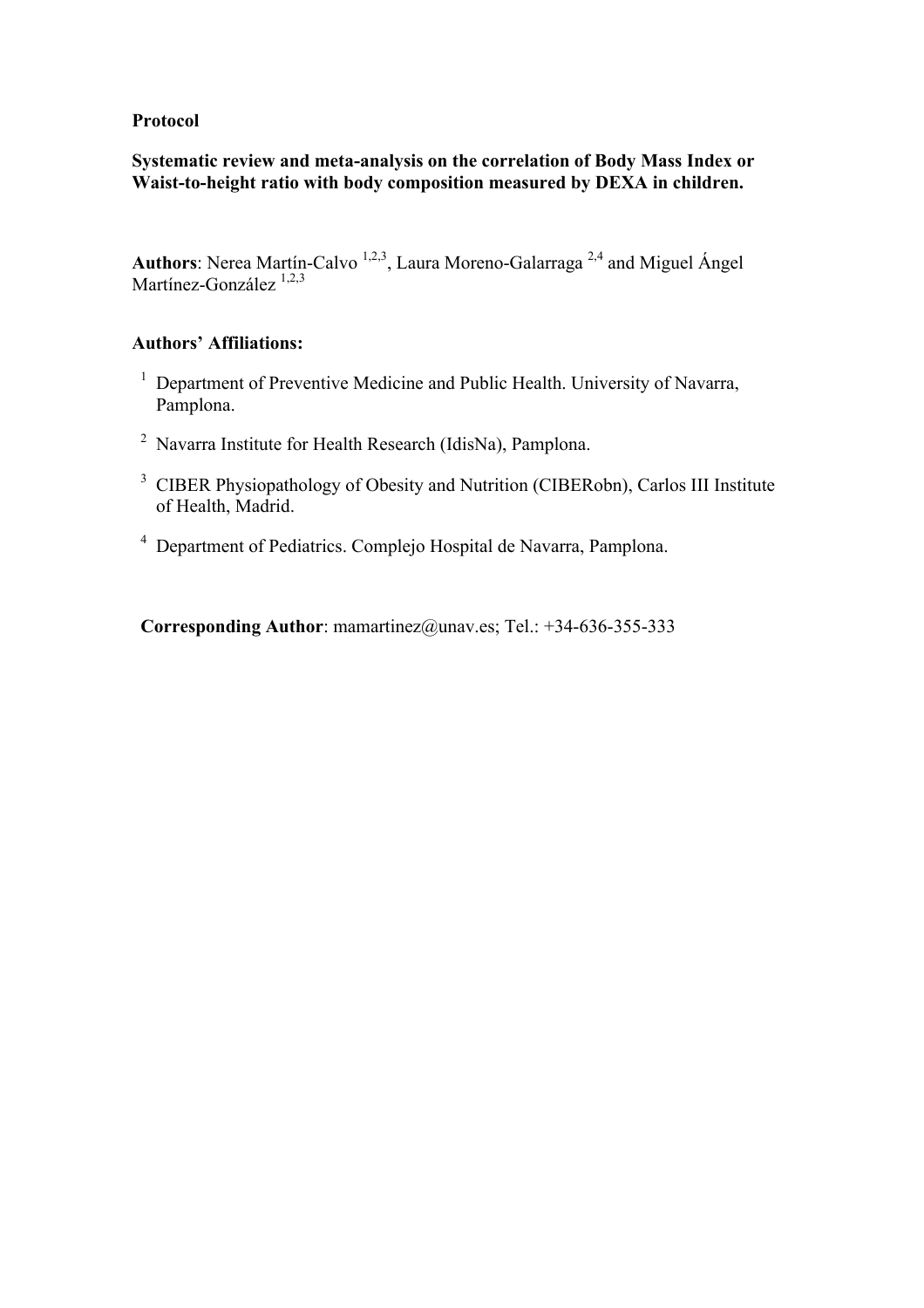#### **1. Objective**

The aim of this systematic review was to assess the the validity of BMI and WtHr to assess body composition in children.

#### **2. Introduction**

Body composition can be assessed by different measurement techniques such as air displacement plethysmography, dual-energy X-ray absorptiometry (DXA), or bioelectrical impedance analysis. DEXA is being used as the reference standard to assess body composition in children [1] and it is suggested as the gold standard [2]. However, because these techniques are complex and expensive, they are not very feasible neither in clinical practice nor for epidemiological research. Anthropometric measures, on the other hand, are easily-obtained and they represent inexpensive tools to measure body composition [3].

Body Mass Index (BMI) has been largely used for the definition of obesity in children because it correlates well with body fat [5] and cardiovascular risk factors [4]. An important limitation of the BMI is that it does not differentiate between fat mass and fat-free mass [6], which may be the reason why a worse correlation between BMI and body fat in lean children has been described [7]. Another important limitation of the BMI is that it does not take into account fat distribution.

Visceral abdominal fat (VAT) has been suggested to be the most dyslipidemic and most atherogenic [8], but it is difficult to measure. Different anthropometric techniques have been suggested as a clinical proxy to measure VAT. Several studies have shown that both Waist Circumference (WC) and Waist to Height ratio (WtHr) may be used to assess obesity because they correlate better with VAT [9] and with metabolic risk factors in children [10,11].

#### **3. Search strategy and study selection**

References will be searched for in PubMed/Medline and Embase according to the following search strategy:

| Dataset | Ouery                                                                                                                                                                                                                                                                                                    |
|---------|----------------------------------------------------------------------------------------------------------------------------------------------------------------------------------------------------------------------------------------------------------------------------------------------------------|
| Embase  | "'bmi' and ('waist to height ratio'/exp or 'waist to height ratio') or<br>'waist-to-height-ratio'/exp or 'waist-to-height-ratio' and 'english' and<br>([newborn]/lim or [infant]/lim or [child]/lim or [preschool]/lim or<br>[school]/lim or [adolescent]/lim) and [humans]/lim and [<1966-<br>2016]/py" |
| PubMed  | "bmi"[All Fields] AND ("waist to height ratio"[All Fields] OR<br>"waist-to-height ratio"[All Fields]) AND (("0001/01/01"[PDAT] :<br>"2016/02/17"[PDAT]) AND English[lang] AND ("infant"[MeSH<br>Terms] OR "child"[MeSH Terms] OR "adolescent"[MeSH<br>Terms])                                            |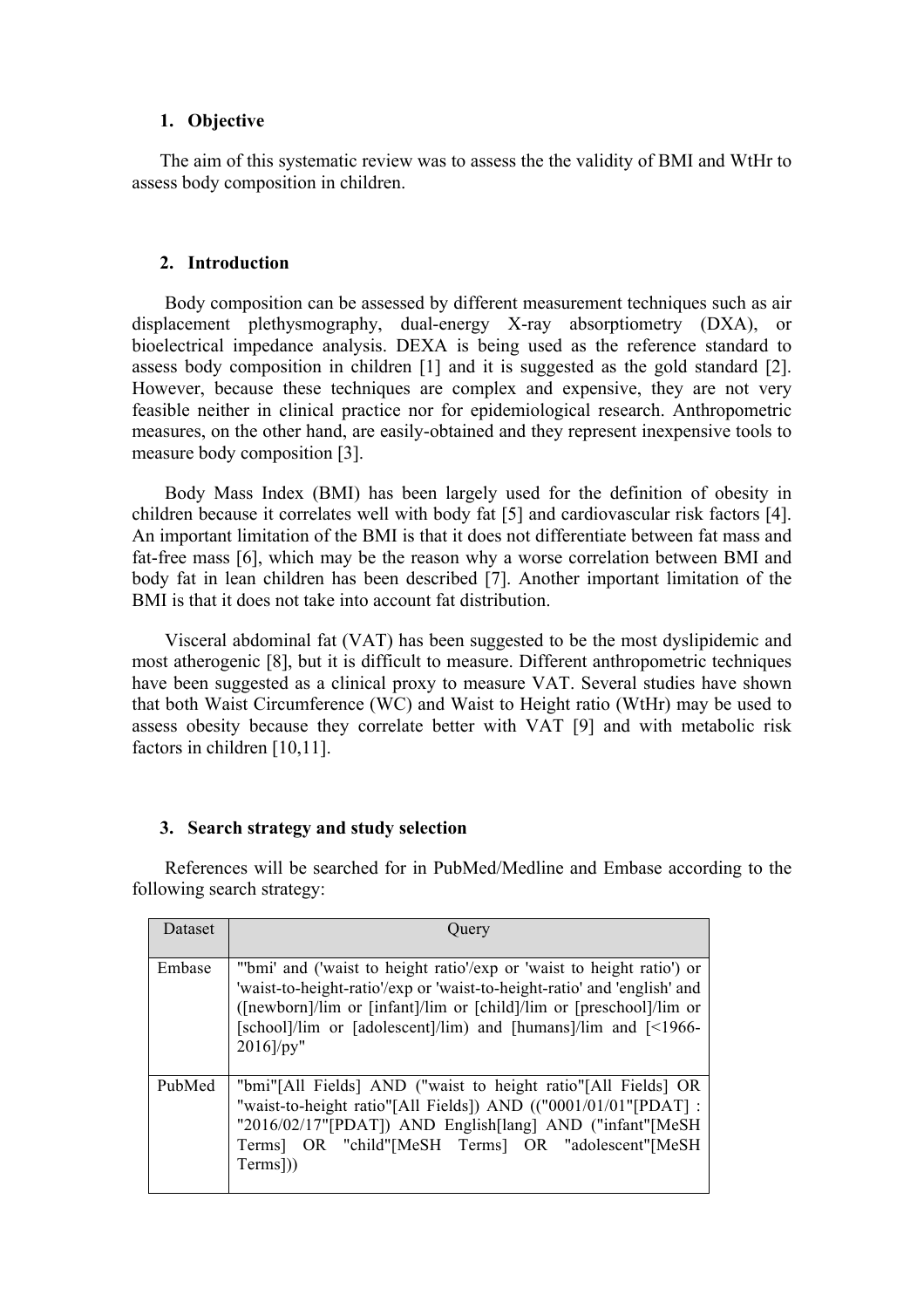The parameters of search will include the following filters:

- Language: English.
- Age: up to 18 years old.
- Human studies.

No time period limit will be established. Originals published up until January 2016 will be included in this search.

#### **4. Inclusion and exclusion criteria**

- *a. Inclusion Criteria:*
	- The article included the measurement of both BMI and WtHr in the same population.
	- The reference standard to assess body composition was DEXA.
	- The body composition was reported as total body fat (included body fat percentage).
- *b. Exclusion Criteria:*
	- Reviews, editorials, comments or letters.
	- Abstracts of meeting presentations.
	- Studies including only one of the anthropometric measurements of interest, but not both.
	- Studies using a reference gold standard different of DEXA.
	- Studies reporting an outcome different of total body fat (such as visceral fat, trunk fat…).

#### **5. Data extraction**

Two reviewers will independently screen Titles and Abstracts and decide upon the eligibility of each study based on the features of interest. Next, one of these reviewers will assess in detail the selected full-text articles for eligibility, will make the final selection according to the inclusion and exclusion criteria, and will extract the data of interest for the meta-analysis. Discrepancies will be solved by consensus and asking to a third reviewer.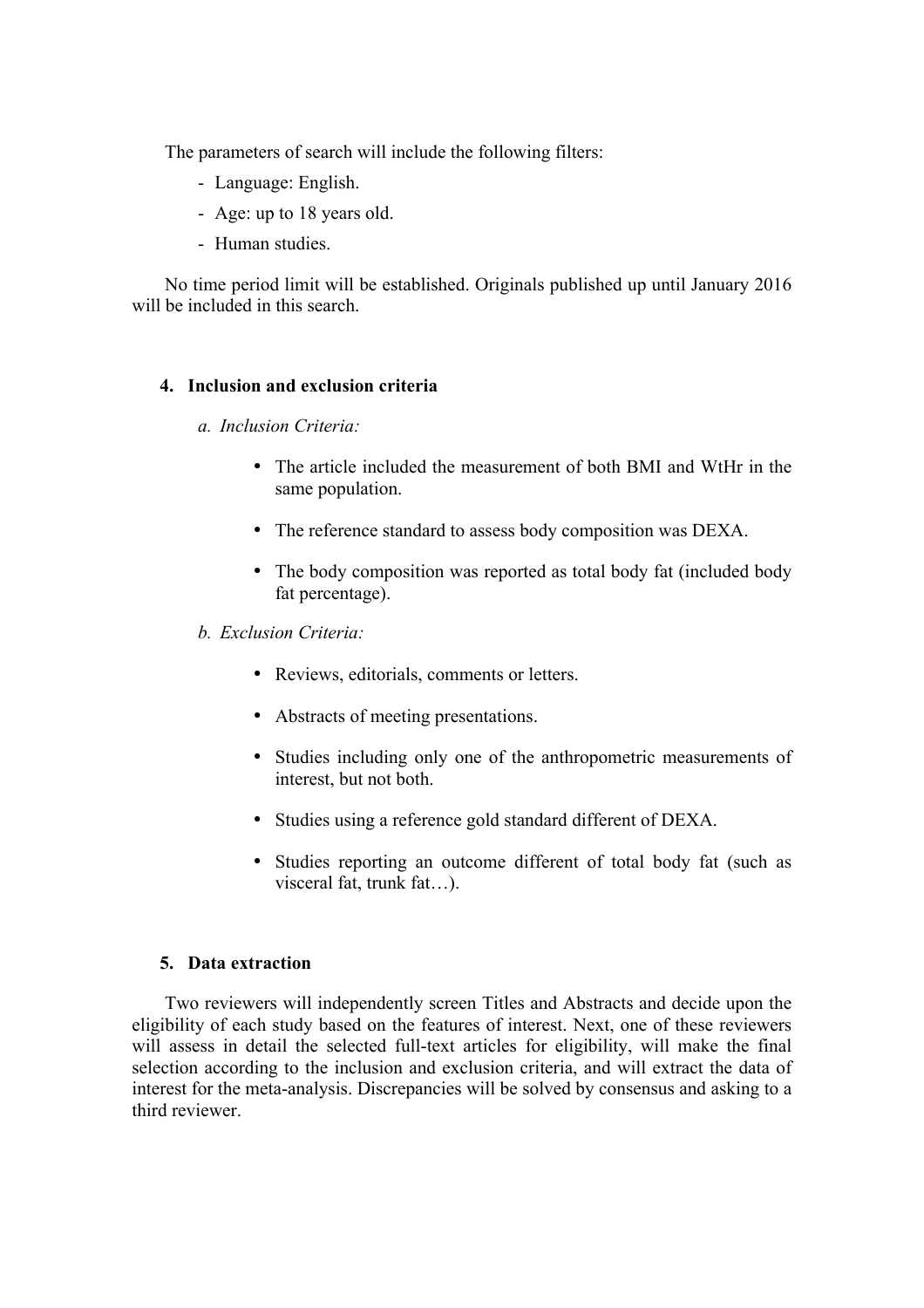The methodological quality and risk of bias will be assessed by using the QUADAS tool, a tool for the quality assessment of studies of diagnostic accuracy included in systematic reviews [12].

- *a. Study details*
	- Authors.
	- Study design.
	- Sample size.
	- Sample characteristics (age, sex and ethnicity-race).
	- Reported anthropometric measurements.
	- Reported statistical analyses.
	- Other findings of interest.

### *b. Analysis plan*

The coefficient of determination  $(R^2)$  will be calculated as the square of the coefficient of correlation when it is not reported in the original paper. The 95% confidence interval for each  $R^2$  will be calculated using the Fisher's z' transformation of the correlation coefficient  $(z' = .5[\ln(1+r) - \ln(1-r)]$ .

We will also conduct a quantitative meta-analysis to obtain a pooled estimate (pooled  $R^2$ ) for the coefficient of determination of both BMI and WtHr with DEXA. Finally, we will compare the pooled estimates for each anthropometric measurement (using as standard error for the comparison of both z', the standard error for the comparison of two z according to the Fisher's transformation). This procedure will allow us to assess if the difference between both estimates was statistically significant.

#### **6. Conflicts of interest**

Reviewers have no conflicts of interest to declare.

# **7. References**

(1) Shypailo RJ, Butte NF, Ellis KJ. DXA: can it be used as a criterion reference for body fat measurements in children? Obesity (Silver Spring) 2008, 16, 457-462. doi: 10.1038/oby.2007.81.

(2) Pietrobelli A, Faith MS, Allison DB, Gallagher D, Chiumello G, Heymsfield SB. Body mass index as a measure of adiposity among children and adolescents: a validation study. J Pediatr 1998, 132, 204-210.